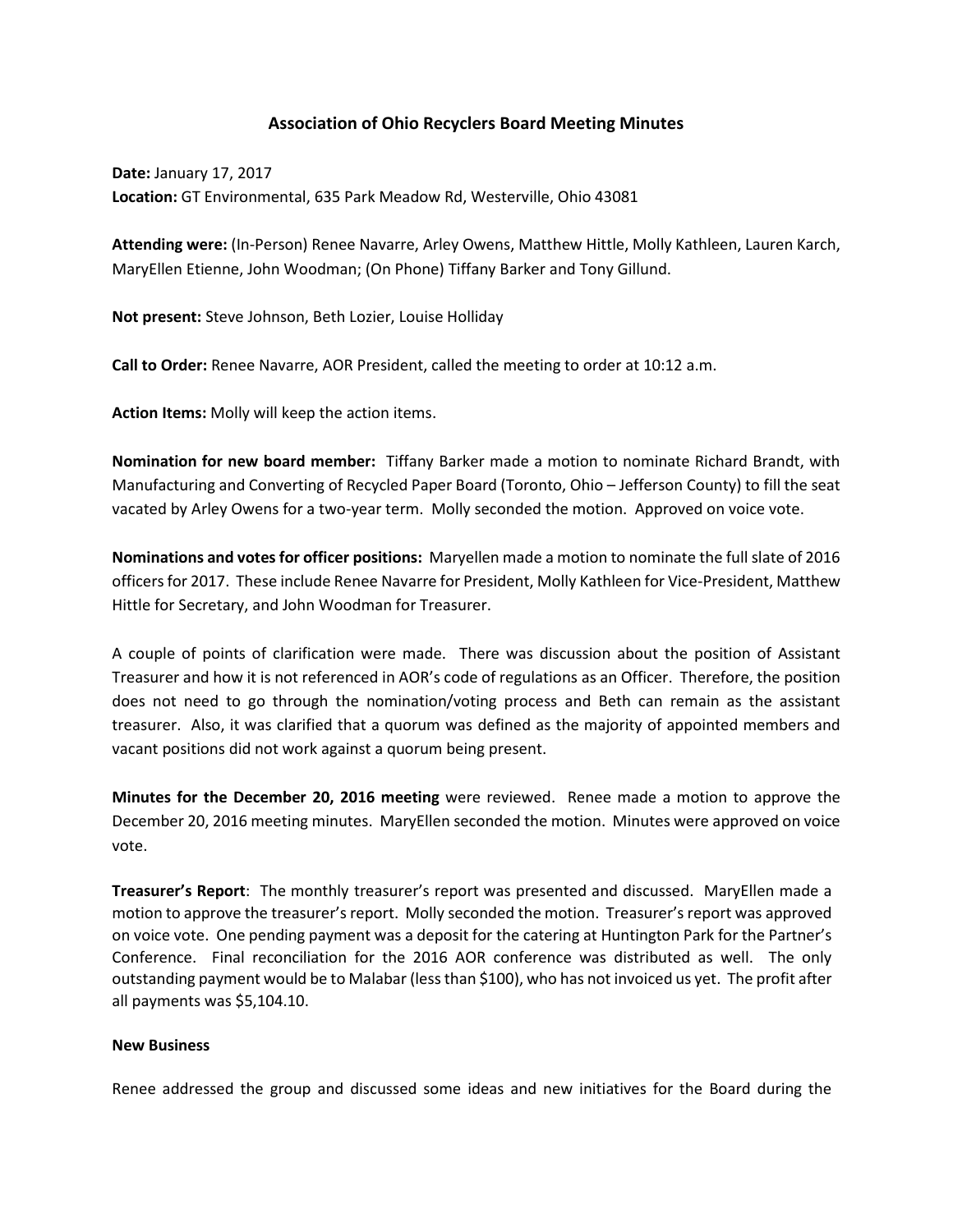upcoming year. She indicated that we need to hone in to what the priorities are for the group and also indicated that time at the board meetings needs to be managed better. She referenced the objectives laid out in the three-year strategic plan that was developed in 2015. Also discussed was the need to improve communication with AOR members. MailChimp was referenced as a service to allow for easier access to the AOR member email list. It allows administrators (board members) to use the service to send an email to everyone at once and the list can be managed easily, rather than individuals having their own email lists.

A new initiative that the Board will be doing is recognizing an outstanding board member on a quarterly basis. This will be presented to an individual that has stepped up and shown drive to move the organization forward. The first individual is Lauren Karch, who was recognized for her efforts during the fourth quarter of 2016. Another member will be recognized in April.

Another new concept for the group is the idea for quarterly social events, likely a happy hour type gathering. The Columbus Greendrinks monthly events were referenced and the potential to piggyback with their event(s) was suggested. There was general agreement that AOR's budget could support buying appetizers at such social gatherings and it could be added to the quarterly budget - John will add it [action item].

It was indicated that some of the six committees laid out in the strategic plan will be combined for a new total of four committees. The new committees will be the Strategic Planning and Development Committee, the Governance Committee, the Finance Committee, and the Communication and Programming Committee. The first committee will be chaired by Renee. Tiffany, and Arley will also be on it. The Governance Committee will be chaired by Arley. The Finance Committee will be chaired by John and Beth will serve as co-chair. The fourth committee will be chaired by Molly and Lauren will serve as co-chair. Also serving on the Communication and Programming Committee will be Matthew, Tony, Louise and Steve. Richard will likely also serve on this committee - Renee will ask him [action item]. MaryEllen will not be assigned to committee right now since she is serving as the liaison for the partner's conference. She will join a committee starting in July after the conference is over. Regarding the conference, MaryEllen intends to send out a call for volunteers to all AOR members for the 2017 Partner's Conference [action item].

Low membership base and lack of staff were identified as two of the biggest weaknesses for our organization in the strategic plan. Concerning the group's communication efforts and reaching out to the membership base, several focus areas were presented:

- Improving the website;
- Developing new brochures;
- Creating AOR business cards (at least for Arley and Renee); and
- Furthering our social, electronics, and print media. This include social media presence, news releases, and blogs.

Regarding the website, it was suggested that redoing the site is preferred rather than trying to fix our current webpage. The contract for our current site ends soon (in March?). A draft website prototype will be developed for comment at the next meeting [action item].